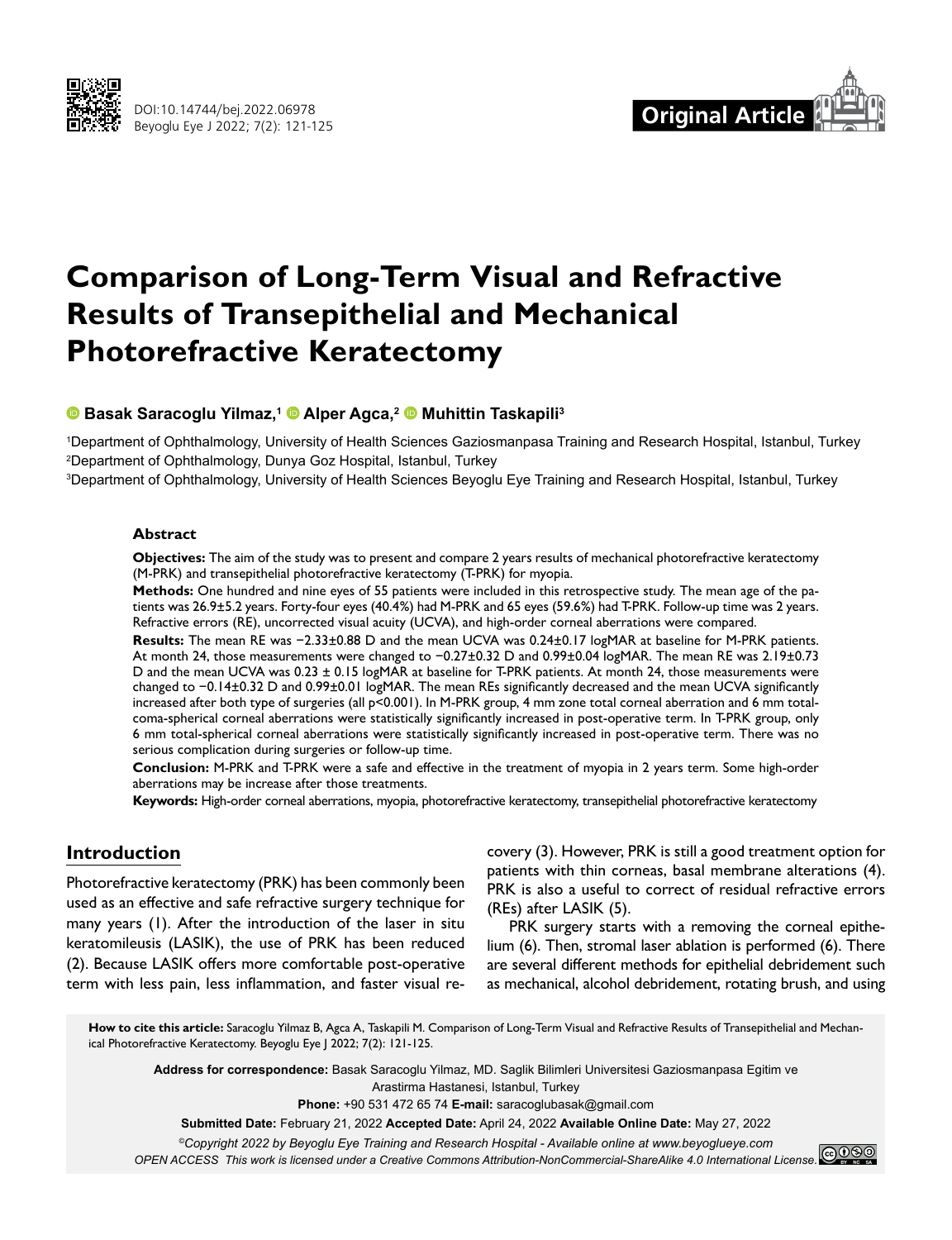excimer laser (6,7). In transepithelial PRK (T-PRK), excimer laser is used for epithelial removal while in mechanical PRK (M-PRK), blunt spatula is used for the same purpose (8,9).

An increasing high-order aberration (HOA) after excimer laser surgeries is still a problem.[10] HOAs can negatively affect post-operative visual quality with causing a photopic phenomenon such as glare, halos, and/or starbursts (10). Furthermore, PRK has a disadvantage of an early post-operative pain (9,10). A single-step T-PRK has a potential for shortening the operative time and reducing early post-operative pain. Furthermore, the epithelial removal method that least affects HOAs is still a matter of debate.

In this study, we aim to evaluate and compare the longterm (2 years) results of T-PRK and M-PRK.

## **Methods**

One hundred and nine eyes of 55 consecutive patients who underwent PRK laser surgery in between 2014 and 2017 included in this retrospective study. At baseline, the participants underwent ophthalmologic examinations including; refraction, visual acuity, slit-lamp biomicroscopy, dilated fundoscopy, and corneal topography. Inclusion criteria were; having undergone PRK surgery in our hospital for RE (in spherical equivalent) −5.00 D or less and being 18 years old or older. Exclusion criteria were; having any ocular disease or systemic disease, follow-up time <24 months, and having any previous eye surgery. Patients were followed up at month 1, month 3, month 6, month 12, and month 24. Written informed consent was obtained from all patients. The study was approved by the Local Ethics Committee and was performed according to the tenets of the Declaration of Helsinki.

#### **Surgery**

Schwind Amaris 750s device was used in all surgeries. In M-PRK, periorbital skin was cleaned with 10% povidone-iodine. A minute after waiting, sterile drape is applied and attached to the blepharostat. Central 9 mm corneal scraped with a knife. Afterward, it was cleaned with a blunt spatula from the center to the periphery with mechanical corneal debridement. In the final, excimer laser ablation was performed with the standard algorithm of the device. In T-PRK, periorbital skin was cleaned with 10% povidone-iodine. A minute after waiting, sterile drape was applied and attached to the blepharostat. Corneal epithelial removal was performed using the ORK-CAM software of the device with an excimer laser in a 7–9 mm zone. Afterward, corneal ablation was performed with excimer laser.

In both methods, at least 6.5 mm ablation zone was used. After ablation was completed, 0.02% mitomycin-C was placed on the stromal bed for 30 s. Then, mitomycin-C is removed from the medium using 40 mL of balanced salt solution. Finally, a soft bandage contact lens was used until epithelialization was achieved. Antibiotic drops were used

and blepharostat was removed.

Patients were examined daily until epithelialization was achieved. 0.5% moxifloxacin was used (Vigamox, Alcon Co., Inc., Canada) drops 5 times a day. Artificial tear drops were applied 5 times a day. After making sure that the epithelialization was completed, the therapeutic contact lens was removed. After the contact lens removal, 1% preservative-free dexamethasone (Dexasine SEÓ, Alcon Pharma, Freiburg, Germany) drops were added to the treatment. It was started to be used 4 times a day in the 1st week. Then, the drug dose was reduced by one drop per day each week. At the end of 1 month, other medications were completely discontinued, except for artificial tears.

#### **Data Analysis**

All relevant data in the study were presented with mean, standard deviation, and maximum-minimum values. The Kolmogorov–Smirnov test was applied to assess the normal distribution of data. The appropriate test (paired samples t-test, independent-samples t-test, and one-way ANOVA) was used in the analysis. The Statistical Package for the Social Sciences version 22, Chicago, IL, USA, was used for data analysis in which values of p<0.05 were considered to be statistically significant.

## **Results**

The mean age was 26.9±5.3 years (range: 19–38). Twenty-five patients (45%) were male and 30 patients (55%) were female. Fifty-four (49.5%) right eyes and 55 (50.5%) left eyes were included in the study. M-PRK was applied to 44 eyes (40.4%) and T-PRK was applied to 65 eyes (59.6%) (Table 1).

The mean RE and visual acuity results of the patients in the pre-operative period and at the post-operative month 24 are given in Table 2. Accordingly, in the final control, a sta-

**Table 1.** Clinical characteristics of the participants

| <b>M-PRK</b>     | <b>T-PRK</b>     |
|------------------|------------------|
| $-2.33 \pm 0.88$ | $-2.19 \pm 0.73$ |
| $(-4.75/-0.50)$  | $(-4.5/-0.75)$   |
| $0.24 + 0.17$    | $0.23 + 0.15$    |
| $(0.05/-0.7)$    | (0.05/0.6)       |
| $0.97 + 0.07$    | $0.97 + 0.07$    |
| (0.7/1.0)        | (0.7/1.0)        |
| $43.68 \pm 1.71$ | $43.78 \pm 1.44$ |
| (40.66/47.36)    | (40.86/46.62)    |
|                  |                  |

All data are presented as the mean±SD. UCVA: Uncorrected visual acuity; BCVA: Best-corrected visual acuity; s.e.: Spherical equivalent; D: Diopter; M-PRK: Mechanical photorefractive keratectomy; T-PRK: Transepithelial photorefractive keratectomy.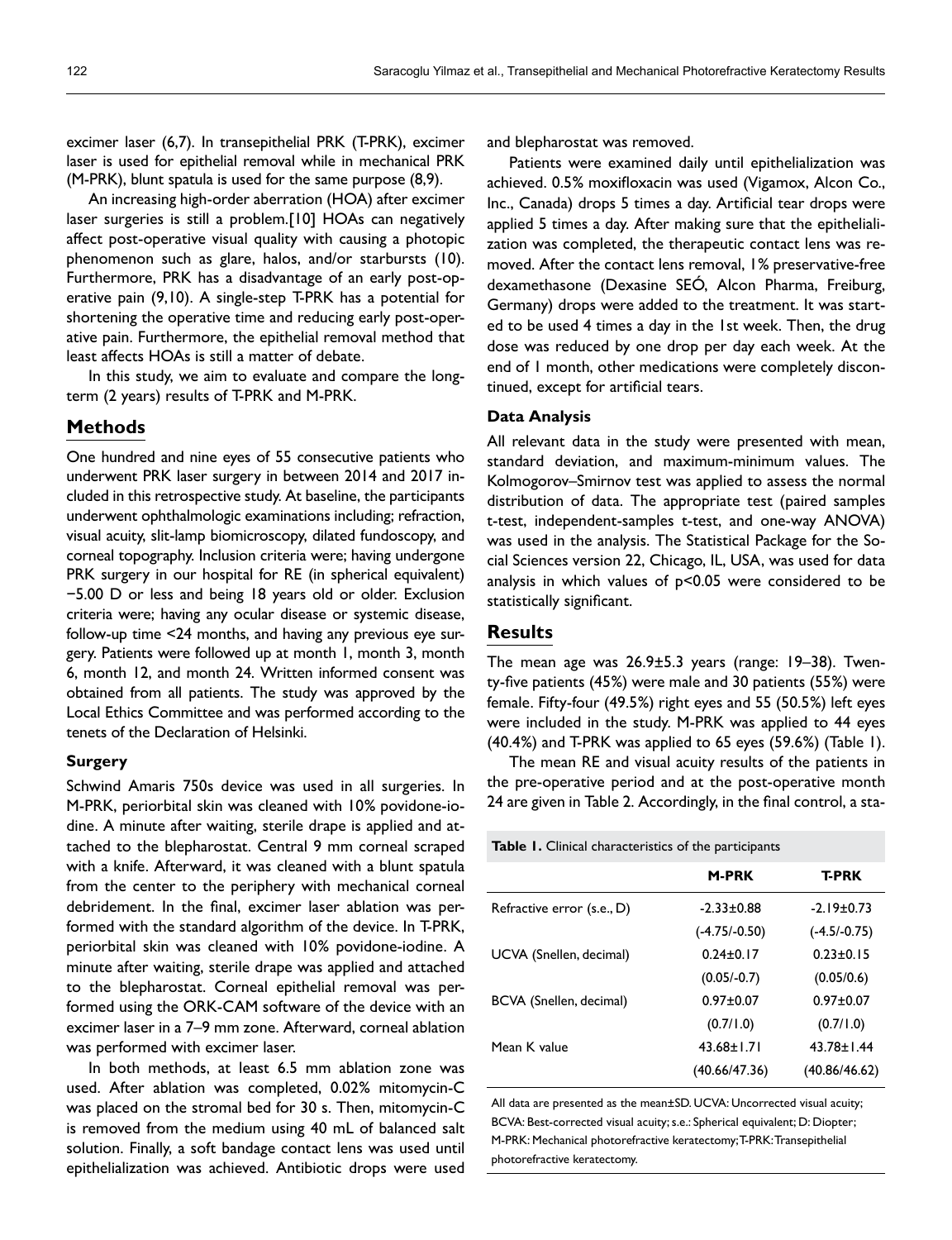|                         | <b>M-PRK</b>  |                |            | <b>T-PRK</b>         |                |            |
|-------------------------|---------------|----------------|------------|----------------------|----------------|------------|
|                         | Pre-operative | Post-operative | P          | <b>Pre-operative</b> | Post-operative | P          |
| RE (s.e., D)            |               |                |            |                      |                |            |
| Mean                    | 2.33          | $-0.27$        | $< 0.001*$ | $-2.19$              | $-0.14$        | $< 0.001*$ |
| SD                      | 0.88          | 0.32           |            | 0.73                 | 0.32           |            |
| Min.                    | $-4.75$       | $-1.50$        |            | $-4.50$              | $-1.00$        |            |
| Max.                    | $-0.50$       | 0.00           |            | $-0.75$              | 0.50           |            |
| UCVA (Snellen, decimal) |               |                |            |                      |                |            |
| Mean                    | 0.24          | 0.99           | $< 0.001*$ | 0.23                 | 0.99           | $< 0.001*$ |
| SD                      | 0.17          | 0.04           |            | 0.15                 | 0.01           |            |
| Min.                    | 0.05          | 0.80           |            | 0.05                 | 0.90           |            |
| Max.                    | 0.70          | 1.00           |            | 0.60                 | 1.00           |            |

**Table 2.** Comparison of the mean values in groups (pre-operative vs. month 24)

UCVA: Uncorrected visual acuity; RE: Refractive error; s.e.: Spherical equivalent; D:diopter; M-PRK: Mechanical photorefractive keratectomy; T-PRK: Transepithelial photorefractive keratectomy. \*Paired samples t-test.

tistically significant decrease was found in RE compared to the pre-operative period (Table 2). A statistically significant increase was found in UCVA compared to the pre-operative period (Table 2).

The mean RE of patients measured at baseline and at follow-up surgery is given in Figure 1. The mean REs of the patients decreased after surgery at month 1 and this normalization continued throughout the follow-up period (Fig. 1).

In M-PRK group, the mean RE was between ±0.25 D in 63.64% of eyes, ±0.50 D in 93.18%, and ±1 D in 95.45% of eyes at the last visit. In T-PRK group, the mean RE was between ± 0.25 D in 73.85% of eyes, ±0.50 D in 89.23%, and ±1 D in 98.46% of eyes at the last visit. The mean UCVA was significantly increased at month 1 after both type of surger-



**Figure 1.** The mean refractive errors of the participants at the baseline and follow-up.

ies and this effect seen in both methods until the last control examination (Fig. 2).

There were some significant changes detected in HOAs in the post-operative period. These changes are given in Table 3.

No serious side effects were observed in any of the patients participating in the study. Late-onset corneal haze which was responding to medical treatment was detected in 3 eyes (6.8%) who underwent M-PRK.

# **Discussion**

There are some publications in the literature reporting the results of the PRK method in the treatment of myopia (11- 15) Alio et al. reported the results of PRK in 33 eyes with



**Figure 2.** The mean UCVA of the participants at the baseline and follow-up.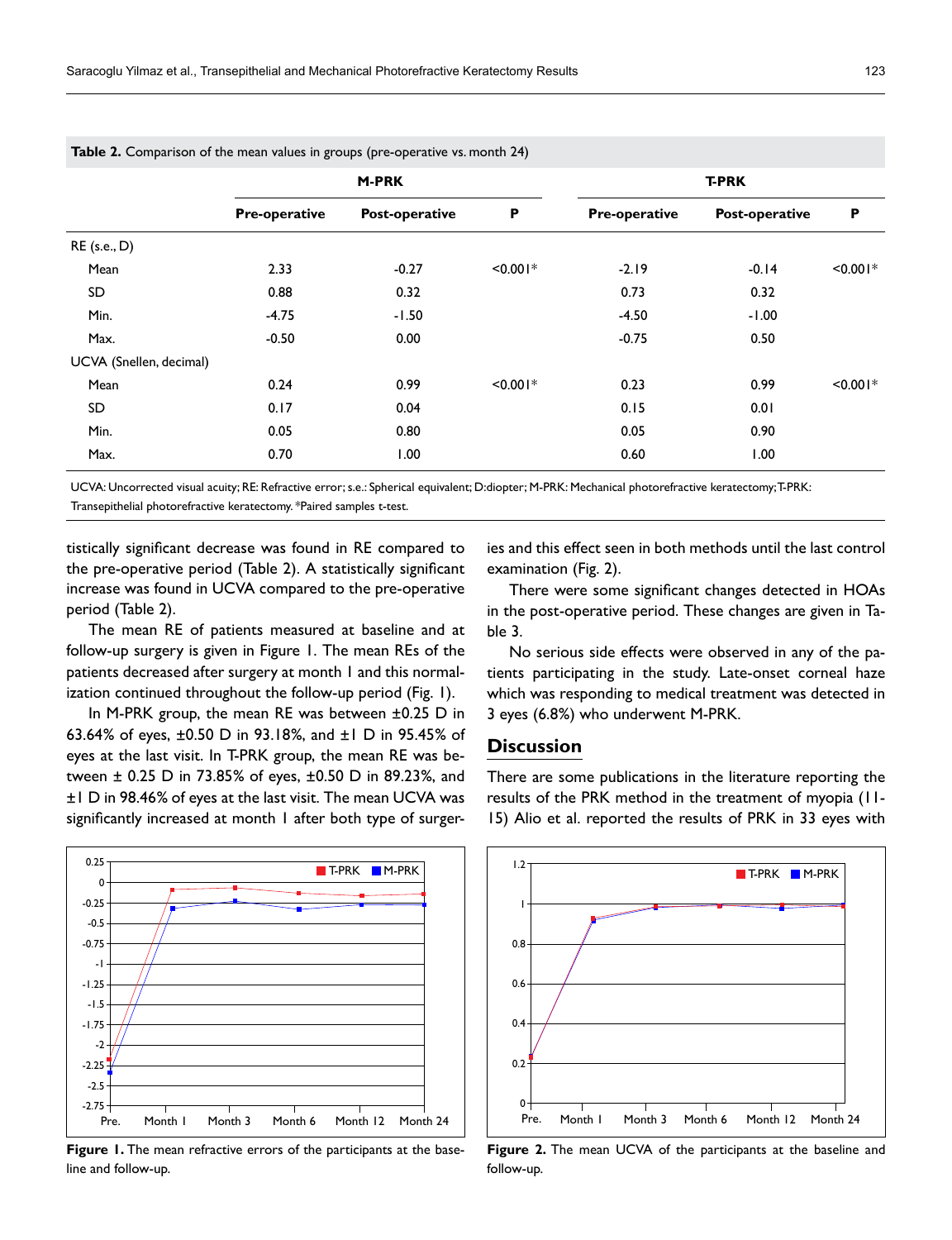|                 | <b>M-PRK</b>         |                 |        | <b>T-PRK</b>         |                 |       |
|-----------------|----------------------|-----------------|--------|----------------------|-----------------|-------|
|                 | <b>Pre-operative</b> | Post-operative  | P      | <b>Pre-operative</b> | Post-operative  | P     |
| Total           | $0.14 \pm 0.04$      | $0.17 \pm 0.08$ | 0.021  | $0.14 \pm 0.05$      | $0.15 \pm 0.05$ | 0.093 |
| $4 \text{ mm}$  | $(0.07 - 0.23)$      | $(0.08 - 0.61)$ |        | $(0.06 - 0.41)$      | $(0.04 - 0.31)$ |       |
| Coma            | $0.08 \pm 0.04$      | $0.09 \pm 0.05$ | 0.108  | $0.07 \pm 0.04$      | $0.07 \pm 0.04$ | 0.711 |
| $4 \text{ mm}$  | $(0.02 - 0.18)$      | $(0.01 - 0.21)$ |        | $(0.01 - 0.17)$      | $(0.01 - 0.22)$ |       |
| <b>Trefoil</b>  | $0.07 \pm 0.03$      | $0.07 \pm 0.05$ | 0.648  | $0.06 \pm 0.05$      | $0.07 \pm 0.04$ | 0.164 |
| 4 <sub>mm</sub> | $(0.01 - 0.16)$      | $(0.01 - 0.21)$ |        | $(0.01 - 0.35)$      | $(0.01 - 0.18)$ |       |
| Spherical       | $0.05 \pm 0.02$      | $0.06 \pm 0.02$ | 0.229  | $0.05 \pm 0.02$      | $0.05 \pm 0.03$ | 0.966 |
| $4 \text{ mm}$  | $(0.02 - 0.10)$      | $(0.01 - 0.12)$ |        | $(0.01 - 0.10)$      | $(0.00 - 0.13)$ |       |
| Total           | $0.45 \pm 0.12$      | $0.57 \pm 0.16$ | < 0.01 | $0.42 \pm 0.12$      | $0.48 \pm 0.14$ | 10.0  |
| $6 \text{ mm}$  | $(0.24 - 0.80)$      | $(0.34 - 1.00)$ |        | $(0.24 - 0.78)$      | $(0.24 - 0.99)$ |       |
| Coma            | $0.29 \pm 0.12$      | $0.35 \pm 0.18$ | 0.029  | $0.27 \pm 0.12$      | $0.25 \pm 0.15$ | 0.313 |
| $6 \text{ mm}$  | $(0.07 - 0.55)$      | $(0.03 - 0.72)$ |        | $(0.05 - 0.58)$      | $(0.00 - 0.87)$ |       |
| <b>Trefoil</b>  | $0.18 \pm 0.10$      | $0.18 \pm 0.11$ | 0.815  | $0.15 \pm 0.09$      | $0.17 \pm 0.10$ | 0.178 |
| $6 \text{ mm}$  | $(0.03 - 0.50)$      | $(0.01 - 0.53)$ |        | $(0.03 - 0.61)$      | $(0.01 - 0.46)$ |       |
| Spherical       | $0.23 \pm 0.08$      | $0.33 \pm 0.12$ | < 0.01 | $0.23 \pm 0.06$      | $0.27 \pm 0.12$ | 0.003 |
| $6 \text{ mm}$  | $(0.06 - 0.50)$      | $(0.06 - 0.61)$ |        | $(0.13 - 0.38)$      | $(0.04 - 0.57)$ |       |

**Table 3.** The mean HOAs at baseline and follow-up. (pre-operative vs. month 24)

All data are presented as the meandat and min.–max. M-PRK: Mechanical photorefractive keratectomy; T-PRK: Transepithelial photorefractive keratectomy.

REs up to −10.00 D myopia (11). At the end of the 15 years, 54% of the eyes had a RE of  $\pm 1.00$  D spherical equivalent and 84% had a ±2.00 D spherical equivalent remained between the equivalent values.[11] Guerin et al. presented PRK results of 39 eye which has myopia up to −7.00 D. In post-operative term, 79% of the eyes had RE ±1.00 D spherical equivalent and 95% of it  $\pm 2.00$  D spherical equivalent (12). Moon reported 4-year results PRK in patients with moderate and low myopia (13). They reported that the mean RE was −0.29 ± 0.51 D, and the mean UCVA was reported to be 1.0 in 89% of eyes (13). Hashemi et al. reported the results of PRK in 5 years. The mean RE was −3.40±1.73 D at baseline and it changed to −0.08 ± 0.40 D postoperatively (14). The mean UCVA was changed from 0.02±0.07 logMAR to 0.00±0.04 logMAR (14). Epstein et al. reported PRK results of 495 eyes with RE between −1.25 and −7.50 D. They reported that 91% of eyes have UCVA of 0.5 and above, 81% of them remained at 0.7 and above (15). Post-operative RE was in  $\pm 1.00$  D in 87% eyes and  $\pm 0.50$  D in 71% eyes (15). In our study, we have found similar good results. In our study, the refractive and visual results are in line with the literature publications presented. In M-PRK group, the mean RE was −2.33±0.88 D in pre-operative and decreased to −0.27±0.32 D at last post-operative visit. Similarly, in T-PRK group, the mean RE was -2.19±0.73 D in pre-operative and decreased

to −0.14±0.32 D at last post-operative visit. Both methods were found to be successful at the end of the 2-year follow-up period, similar to the literature. The mean UCVA changed to 0.99±0.04 from 0.24±0.17 at baseline in M-PRK group, and it changed to 0.99±0.01 from 0.23±0.15 at baseline in T-PEK group.

Naderi et al. study compared the results of M-PRK and T-PRK and reported that T-PRK had is a superior method (16). In their study, they worked on 340 eyes of 170 patients. In T-PRK group 6 months after surgery, the mean spherical RE was −0.09 ± 0.2 D and the mean cylindrical RE was −0.09 ± 0.2 D. In the M-PRK group, the same values were found as −0.05 ± 0.01 D and −0.01 ± 0.08 D. They reported that the mean RE values seen in the T-PRK group were found to be statistically significantly lower both spherically and astigmatically (16). Oppositely, in our study, we found that two PRK methods were equally successful in terms of RE remaining.

Lee et al. evaluated the change in HOAs after T-PRK in their study (17). They reported that the mean spherical HOA was pre-operative 0.29±0.08 and post-operative, it increased to 0.51±0.20. The coma HOA reported 0.28±0.14 pre-operative and changed to 0.27±0.14 after surgery (17). Similarly, in our study, there were changes in HOAs after both type of PRK operations. In M-PRK group, there was an increase in total HOAs at 4 mm zone and there was an in-